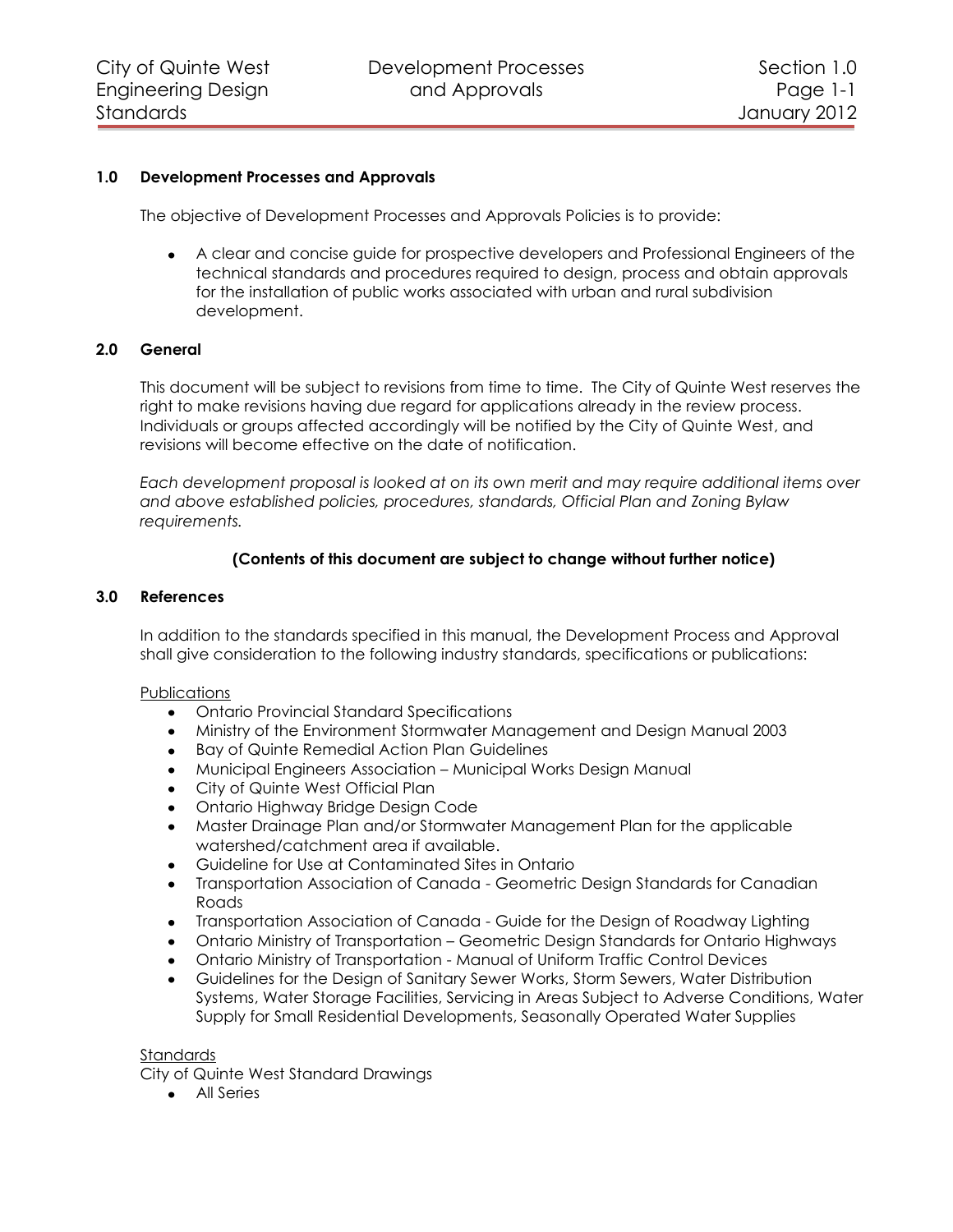Permits/Approvals

- Ministry of Natural Resources
- Ministry of Transportation
- Ministry of the Environment
- Lower Trent Conservation Authority
- Quinte Conservation Authority
- City of Quinte West Planning Department Site Plan Approval
- City of Quinte West Bylaw 08-30 "Site Alteration Bylaw"
- Development Charges By-law(s)
- Standard Site plan / Subdivision Agreement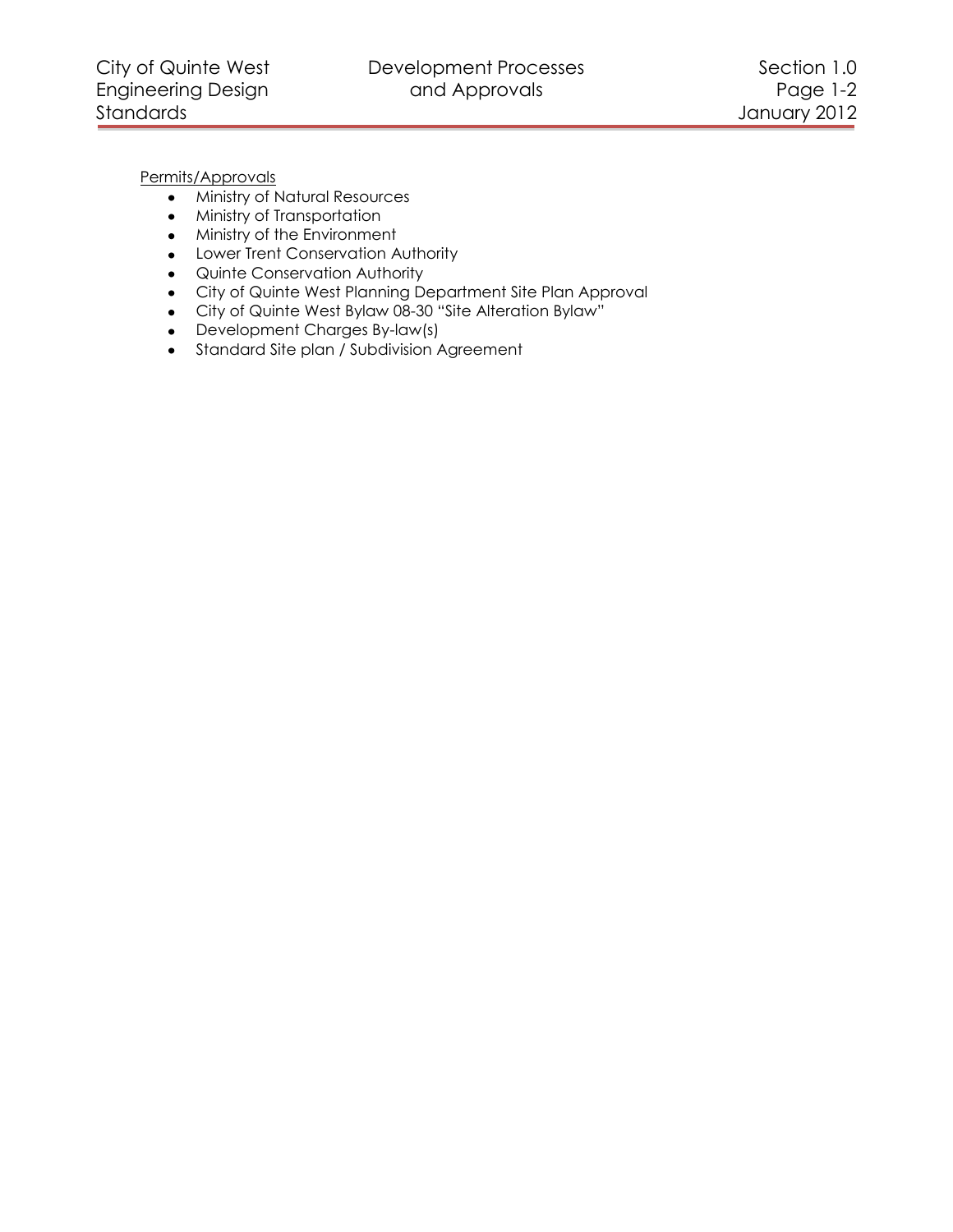# **4.0 Table of Contents**

| <b>SECTION</b> |                                                                                   | <b>PAGE</b> |  |  |  |  |  |
|----------------|-----------------------------------------------------------------------------------|-------------|--|--|--|--|--|
| 5.0            |                                                                                   |             |  |  |  |  |  |
|                |                                                                                   |             |  |  |  |  |  |
|                |                                                                                   |             |  |  |  |  |  |
|                |                                                                                   |             |  |  |  |  |  |
|                |                                                                                   |             |  |  |  |  |  |
| 6.0            |                                                                                   |             |  |  |  |  |  |
|                |                                                                                   |             |  |  |  |  |  |
|                |                                                                                   |             |  |  |  |  |  |
|                |                                                                                   |             |  |  |  |  |  |
| 7.0            |                                                                                   |             |  |  |  |  |  |
| 8.0            |                                                                                   |             |  |  |  |  |  |
|                |                                                                                   |             |  |  |  |  |  |
|                |                                                                                   |             |  |  |  |  |  |
|                |                                                                                   |             |  |  |  |  |  |
|                |                                                                                   |             |  |  |  |  |  |
|                |                                                                                   |             |  |  |  |  |  |
| 9.0            | Oversizing                                                                        |             |  |  |  |  |  |
|                | 9.1 Oversized Sewers, Watermains and Stormwater Management Facilities _________ 9 |             |  |  |  |  |  |
|                |                                                                                   |             |  |  |  |  |  |
|                |                                                                                   |             |  |  |  |  |  |
|                |                                                                                   |             |  |  |  |  |  |
|                |                                                                                   |             |  |  |  |  |  |
|                |                                                                                   |             |  |  |  |  |  |
|                |                                                                                   |             |  |  |  |  |  |
|                |                                                                                   |             |  |  |  |  |  |
|                | 11.5 Substantial Completion and Interim Maintenance of the Works _____________11  |             |  |  |  |  |  |
|                |                                                                                   |             |  |  |  |  |  |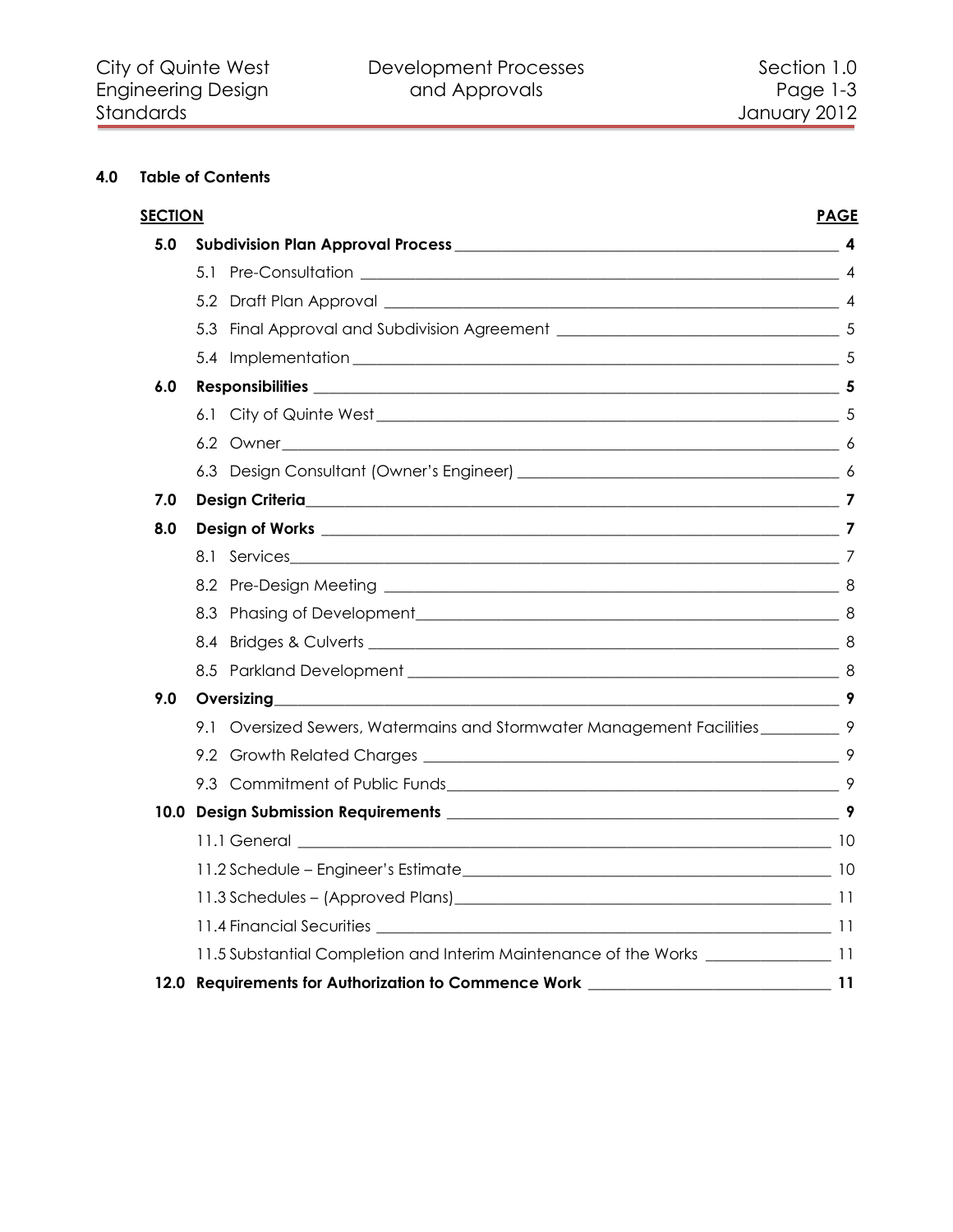### **5.0 Subdivision Plan Approval Process**

<span id="page-3-0"></span>The subdivision approval process is coordinated by the Planning and Development Department. The initial design review submission shall be delivered to the Planning and Development Department who will in turn deliver the design review submission to the City's Public Works Department.

There are four stages to the approval process including:

- Pre-consultation
- Draft Plan Approval
- **•** Final Approval and Subdivision Agreement
- Implementation

Not every subdivision plan will be subject to the requirements within this basic guideline.

#### <span id="page-3-1"></span>5.1 Pre-Consultation

This stage provides applicants the opportunity to discuss with city staff any proposals prior to entering into a formal process. Through this pre-consultation process, staff provide the applicant with timelines for the required applications, details of the process, highlights of likely technical issues that could arise, and an idea as to whether the application can be supported by staff.

Applicants are required to obtain their own independent professional advice. Staff will not provide a guaranteed list of issues, or a determination of final support before an application is made and circulated for review by the appropriate departments and agencies.

#### <span id="page-3-2"></span>5.2 Draft Plan Approval

This stage begins once the applicant has submitted a complete application with a draft plan of subdivision to the Planning Services Department. Staff will review the application, draft plan and required studies and/or reports as well as circulate to municipal departments and local agencies for comment.

Municipal departments and local agencies will provide comments and may ask for necessary studies and requirements that will become conditions for final Draft Plan Approval. Once all comments are received, staff will create a report with recommendations to the Planning Advisory Committee. A Notice of Public Meeting will be mailed to property owners within the circulation area (120 meters) advising of the date and time of the Planning Advisory Committee meeting.

The Planning Advisory Committee will provide recommendation to approve or deny the application which is then forwarded to Council. Council will consider the recommendation and make a decision. The Notice of Decision will be then issued and circulated. If the decision is to approve and no appeals are received, the process proceeds to the Registration of Plan and Subdivider's Agreement or; If the decision is to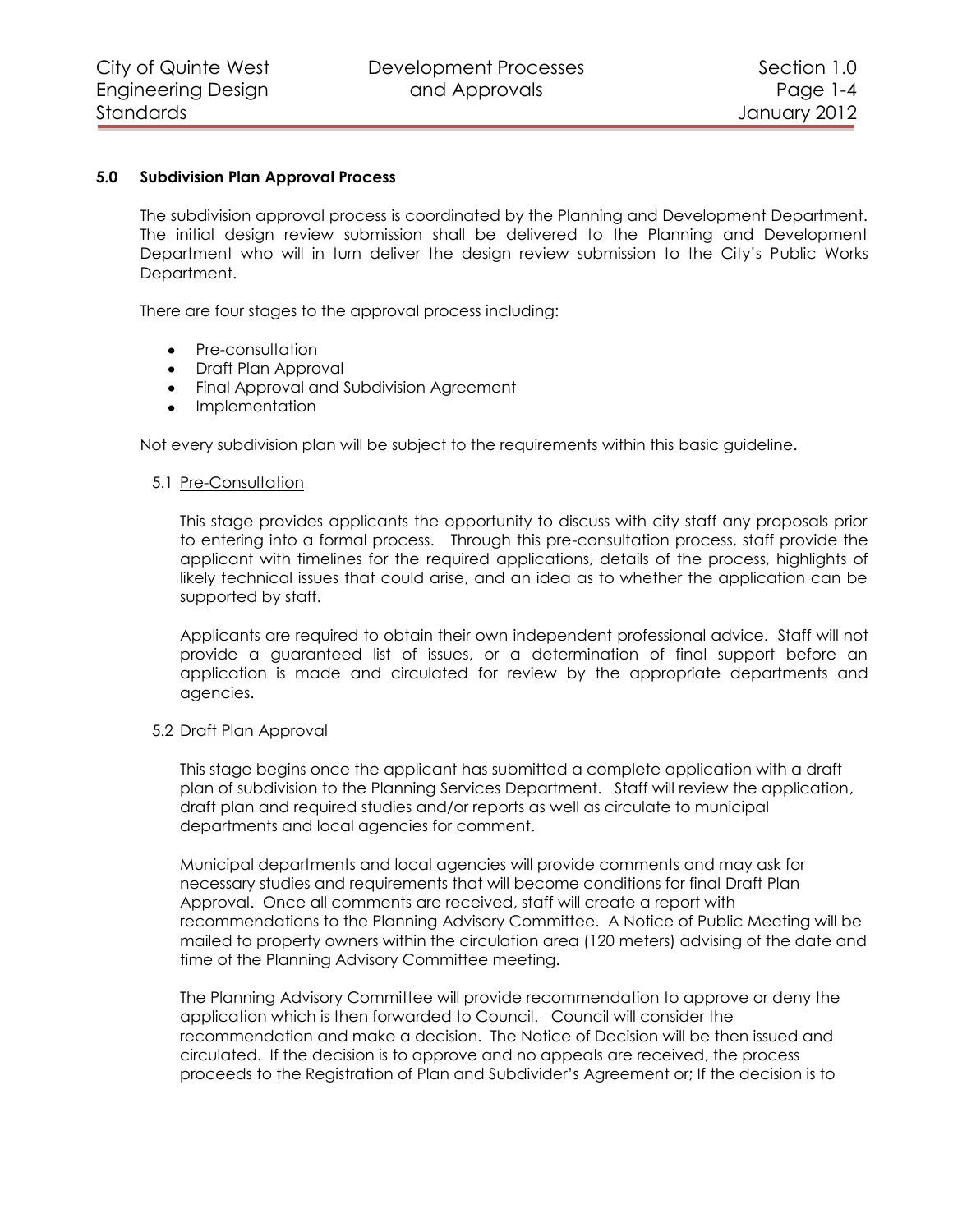deny, the developer has the option of appealing to the Ontario Municipal Board, which may or may not support Council's decision.

### <span id="page-4-0"></span>5.3 Final Approval and Subdivision Agreement

Upon obtaining Draft Plan Approval, this stage involves the applicant satisfying all of the conditions of Draft Plan Approval such as reports, studies, and/or engineered drawings as well as conditions required for the execution of a Subdivision Agreement.

The engineering design and other agency requirements shall be coordinated through the office of the Planning and Development Department. Following receipt of the initial design submission, the Planner assigned to the application is to be copied on all correspondences.

Final approval will only be granted once all requirements of Draft Plan Approval are satisfied including the execution of a Subdivision Agreement.

# <span id="page-4-1"></span>5.4 Implementation

Following the initial design review revised engineering plans and/or design calculations shall be submitted Planning and Development Department. Six (6) sets of revised design drawings shall be resubmitted together with a written response as to how the previous review comments were satisfied. The Public Works and Environmental Services Department may require additional sets of drawings. Meetings are encouraged to promote the early resolution of issues.

Upon satisfactorily addressing all conditions the plans shall be stamped by the owner's engineer and the Public Works and Environmental Services Department as "Approved for Construction". Following final approval, 9 sets of approved plans are to be delivered to the Planning and Development Department together with 4 extra copies of the Utility Plan. The Developer's Engineer shall be responsible for distributing approved plans to the Contractors. 4 sets of 8 1/2x11" reduced sets shall be provided.

# <span id="page-4-2"></span>**6.0 Responsibilities**

#### <span id="page-4-3"></span>6.1 City of Quinte West

The public utilities systems within the City of Quinte West are the responsibility of the Public Works and Environmental Services Department. Connections to any main installed to services outside the development shall only be permitted if directed or approved by the City.

All mains and services for which Public Works has distribution rights or maintenance responsibilities become the sole property of the City upon the issuance of the "Certificate of Final Approval".

Once the "Certificate of Substantial Completion of the Underground Infrastructure" is issued, Public Works will assume operation of the underground works. In advance of the issuance of this certificate, all underground infrastructure must be installed to a standard where it can be safely used for its intended purposes. It is not necessary for all associated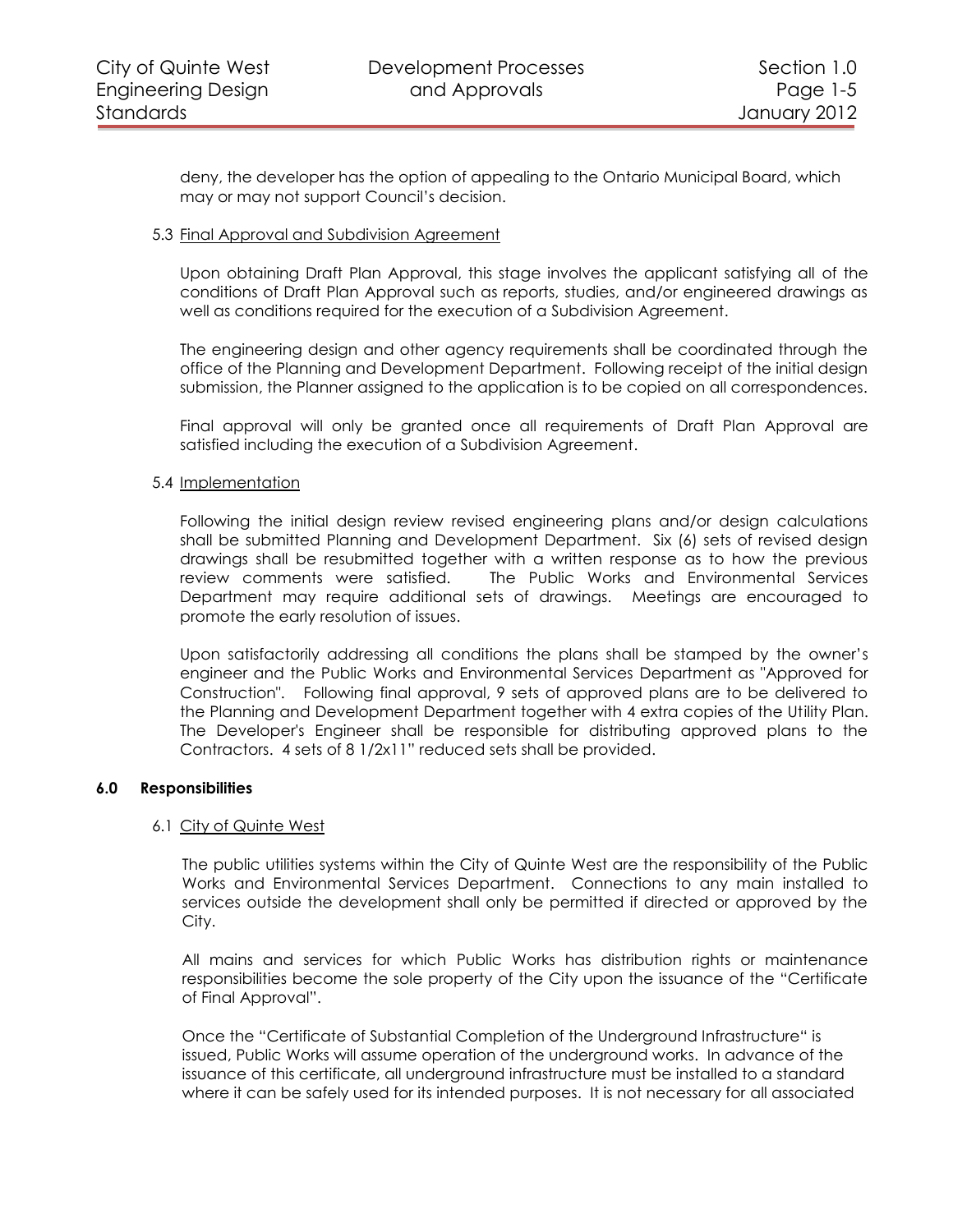surface appurtenances to be set and completed to the final requirements for substantial completion to be considered. Examples of this being the installation of hydrant shock collars, final grade of valve box tops, etc. The owner's engineer, as contract administrator, shall structure each construction contract to ensure that the requirements for substantial completion on the part of the contractor are consistent with the owner's requirements as contained in the Subdivision Agreement.

### <span id="page-5-0"></span>6.2 Owner

The owner's responsibilities for the interim maintenance of the underground utilities are as outlined in the Subdivision Agreement.

The property owner is responsible for maintenance of water and sewer servicing within the property line. For example, property owners are responsible for ensuring that water valves and sewer access points are accessible and clear from any obstructions.

It is the development owner's responsibility to co-ordinate with privately owned utilities and to ensure that their servicing is in compliance with the alignment and property guidelines and standards set forth in these documents. Maintenance of services connected to private utilities shall be in accordance with the private utility agreements.

### <span id="page-5-1"></span>6.3 Design Consultant (Owner's Engineer)

The owner shall utilize the services of a licensed Professional Engineer throughout the design, inspection, and certification phases. The Professional Engineer shall act in the role of designer, contract administrator and "payment certifier" with respect to the works. Professional Engineers shall at all times carry professional liability insurance coverage which is acceptable to the City and shall upon request provide sufficient proof that the said policy is in force.

Where third-party information is utilized in the design of works, it is Owners Engineer's responsibility to confirm that such information is accurate and is completed by a Qualified Professional.

The Owner's engineer shall provide inspection services and oversee all testing to the level prescribed by the City of Quinte West in accordance with its adopted standards. Should it be discovered that the developer's chosen consultant is not upholding the City's inspection standards, alternate inspection services will be provided by the City of Quinte West. All costs incurred by the City of Quinte West in connection with inspection of the work will be recovered from the owner in accordance provisions of the Subdivider's Agreement.

The City of Quinte West reserves the right to reject any engineer or inspector who, in the sole opinion of the City, does not possess the expertise and experience necessary to oversee the quality control of the works on the City's behalf.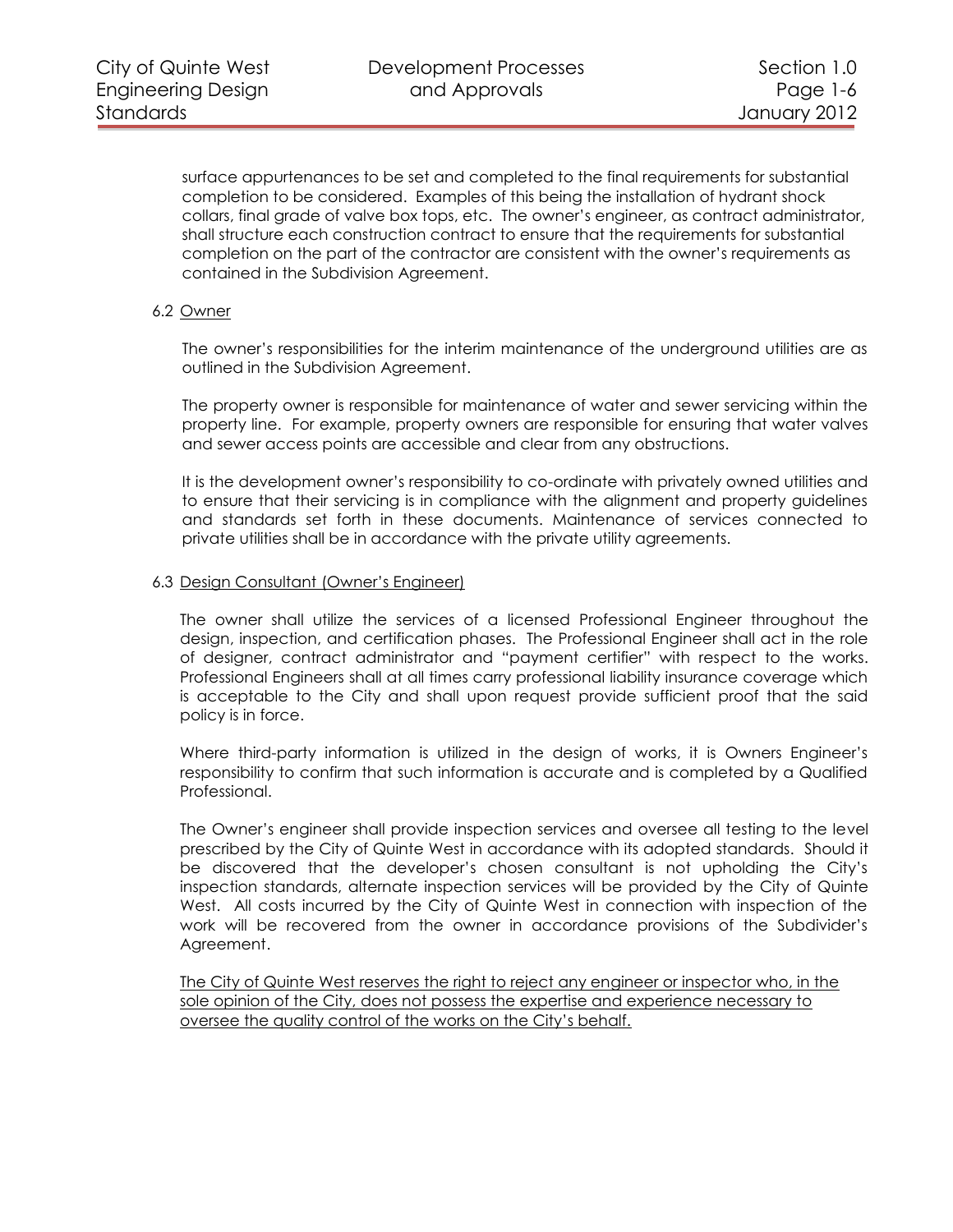# **7.0 Design Criteria**

<span id="page-6-0"></span>These standards are written to provide guidelines for the design and construction of utility systems as part of typical "green field" urban development. They provide a basis for preparing the related aspects of development agreements. Deviations from these standards will be considered on a case-by-case basis for justifiable engineering reasons.

| <b>Planning Application</b>       |              | <b>Engineering Design Criteria to be Considered</b> |        |                           |             |          |                 |                           |            |                               |                                 |                           |
|-----------------------------------|--------------|-----------------------------------------------------|--------|---------------------------|-------------|----------|-----------------|---------------------------|------------|-------------------------------|---------------------------------|---------------------------|
| <b>Engineering Design</b>         |              | Servicing                                           | Access | Drainage<br>Storm         | Lot Grading | Parkland | Street Lighting | Sanitary<br>Sewers        | Watermains | Geotechnical<br><b>Report</b> | Traffic Impact<br><b>Report</b> | Noise Report              |
| <b>Standards Section:</b>         |              | 6                                                   | 4      | $\overline{\mathbf{z}}$   | 5           |          | 12              | 9                         | 10         | $\mathbf{3}$                  | 3                               | $\mathbf{3}$              |
| <b>Minor Variance</b>             | Urban        | X                                                   | X      | X                         | X           |          |                 | X                         | X          |                               |                                 |                           |
|                                   | <b>Rural</b> | X                                                   | X      | X                         | X           |          |                 |                           |            |                               |                                 |                           |
| Consent                           | <b>Urban</b> | X                                                   | X      | X                         | X           |          |                 | X                         | X          |                               |                                 |                           |
| (Severance)                       | <b>Rural</b> | X                                                   | X      | X                         | X           |          |                 |                           |            |                               |                                 |                           |
| Zoning By-law /                   | Urban        | X                                                   | X      | X                         | X           |          |                 | X                         | X          |                               |                                 |                           |
| <b>Official Plan</b><br>Amendment | <b>Rural</b> | X                                                   | X      | X                         | X           |          |                 |                           |            |                               |                                 |                           |
| Plan of<br><b>Subdivision</b>     | Urban        | X                                                   | X      | X                         | X           | X        | X               | X                         | X          | X                             | X                               | X                         |
| and/or<br>Condominium             | <b>Rural</b> | X                                                   | X      | X                         | X           | X        | X               | X                         | X          | X                             | X                               | X                         |
| <b>Site Plan</b>                  | Urban        | X                                                   | X      | $\pmb{\mathsf{X}}$        | X           |          |                 | $\boldsymbol{\mathsf{X}}$ | X          | χ                             | χ                               | $\pmb{\mathsf{X}}$        |
|                                   | <b>Rural</b> | X                                                   | X      | $\boldsymbol{\mathsf{X}}$ | X           |          |                 |                           |            | $\boldsymbol{\mathsf{X}}$     | X                               | $\boldsymbol{\mathsf{X}}$ |

#### **8.0 Design of Works**

<span id="page-6-1"></span>A Professional Engineer licensed in the Province of Ontario shall design the works. The owner's engineer shall be responsible for securing all necessary approvals on behalf of the developer.

<span id="page-6-2"></span>8.1 Services

The following are the typical types of public services to be provided in the development of new urban subdivisions.

Roads and Curb & Gutter Sidewalks and Walkways Signs and Traffic Control Devices **Drainage and Grading** Stormwater Management Stormwater Management Watermains **Wire Utilities** Streetlights **Fencing** Bridges / Culverts

Some of the above services may not be required depending on the type of development in which case the City at the pre-consultation meeting will establish the extent of servicing.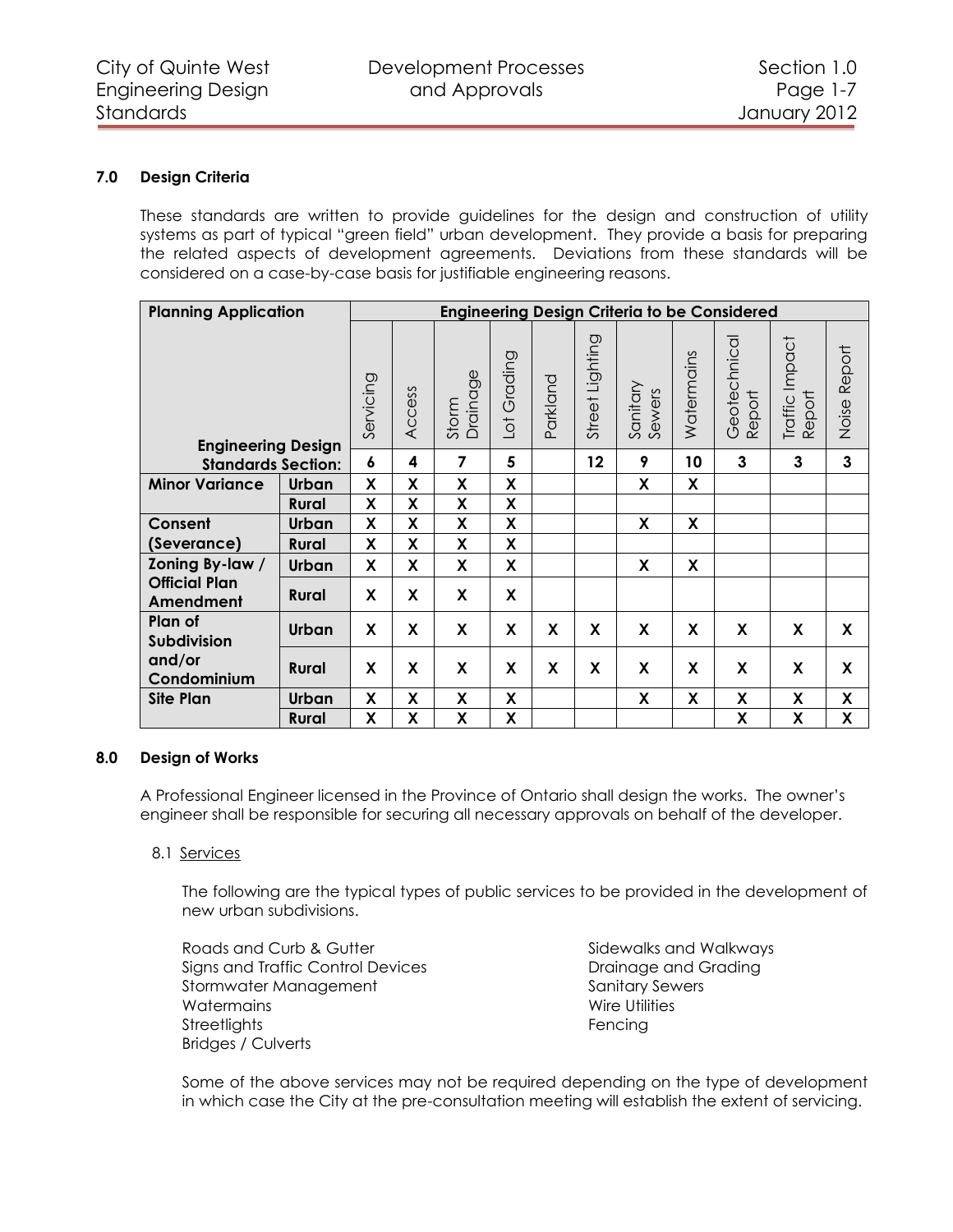Services are to be provided to the boundaries of the Plan of Subdivision and as required for the development of neighboring lands.

# <span id="page-7-0"></span>8.2 Pre-Design Meeting

The owner's engineer maybe required to schedule a pre-design meeting to establish design parameters or to clarify design requirements. Any such meeting shall be arranged through the Planner assigned for this development.

### <span id="page-7-1"></span>8.3 Phasing of Development

Construction of a registered plan by phases shall be coordinated through the Planner assigned for this development. The Public Works and Environmental Services Department will review any such proposals giving due consideration to traffic routing including public transit, school buses, pedestrian movement, emergency access and the logical extension of hard services including municipal underground works and utilities (Electric, Telephone, Cable TV, Gas). When phasing of a development is proposed, the phase limits and the works within each phase shall be clearly identified on the plans.

### <span id="page-7-2"></span>8.4 Bridges & Culverts

Bridge and culvert designs for structures with spans greater than 3.0 meters shall be prepared by a qualified Professional Structural Engineer approved by the Director of Public Works and Environmental Services of the City of Quinte West. The owner's engineer shall provide "General Arrangement Drawings" (3 copies) showing the general layout of the proposed structure together with a Design Criteria Sheet, a Hydrology Report, and a Foundation and Structural Design Report as part of the design package. The design package shall also include related correspondence from other approval agencies (MNR, MOE, LTRCA, etc.) as applicable.

Upon approval in principle of the General Arrangement Drawings the consultant may then proceed to complete the overall design of the structure. It is anticipated the full design will accompany the second submission of engineering plans. Bridges shall be designed in conformance with the latest editions of Ontario Highway Bridge Design Code (OHBDC) & Ontario Provincial Standard Specifications (OPSS).

All bridge plans and supporting material shall undergo a peer review at the developer's expense by a consulting firm commissioned by the City. The City subject to the peer consultant's final recommendations will make approval of the final drawings.

#### <span id="page-7-3"></span>8.5 Parkland Development

If a municipal park site is identified in the Draft Plan of Subdivision, a Park Conceptual Development Plan shall be prepared unless waived in writing by the Director of Public Works and Environmental Services. Requirements for Parkland Development and recreation facilities should be established initially by discussion with the Planner assigned for the development and a representative from the Public Works and Environmental Services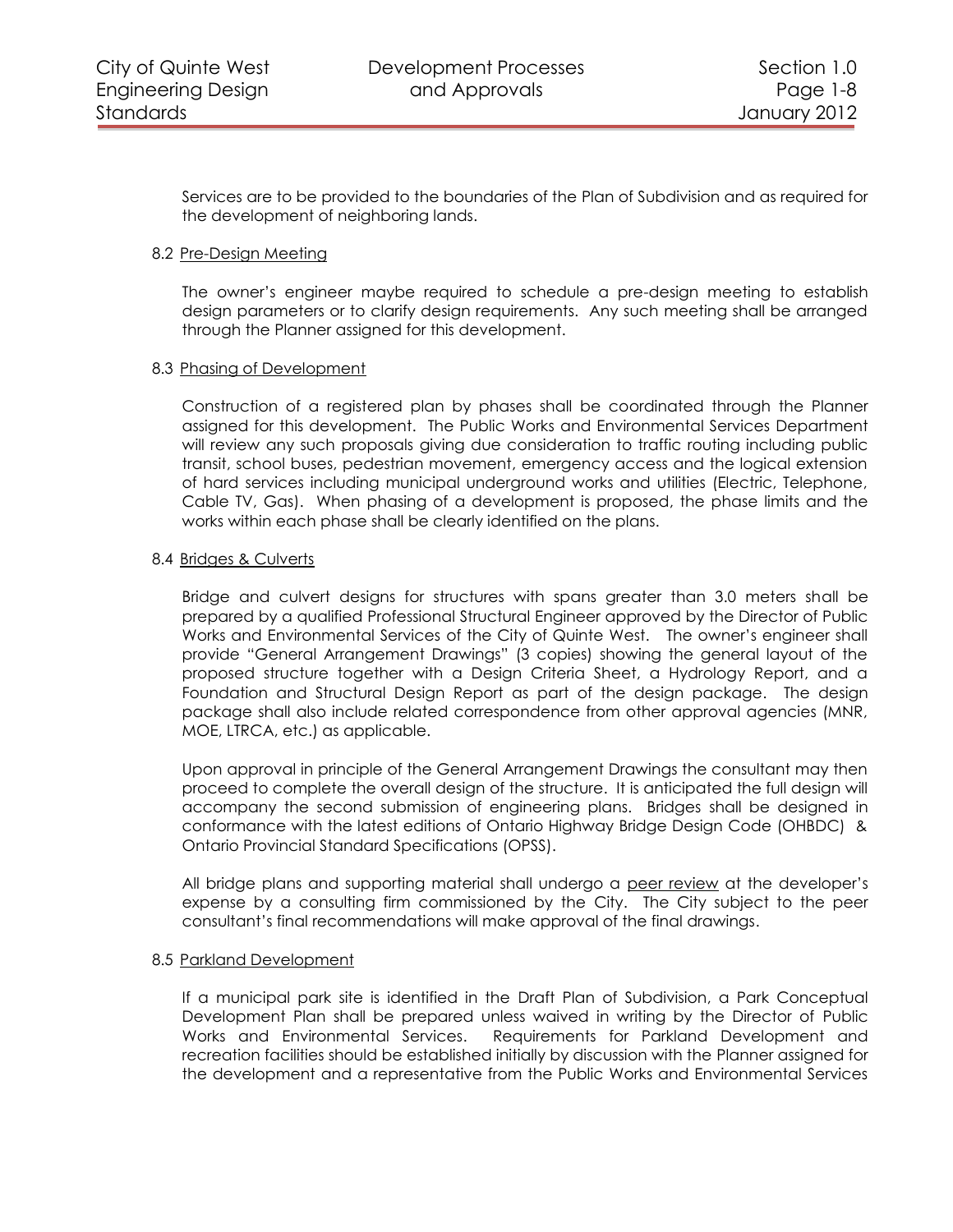Department, who will determine the requirements for park development, including the provision of recreation facilities.

# <span id="page-8-0"></span>**9.0 Oversizing**

### <span id="page-8-1"></span>9.1 Oversized Sewers, Watermains and Stormwater Management Facilities

The City may, for justifiable reasons, direct that watermains and sewer mains are sized and/or located to accommodate other development lands. The City may reimburse the owner for oversizing beyond the individual development needs. In the case of watermains, the extra costs to be borne by the City shall not exceed the incremental costs of pipe and appurtenance sizing. In the case of sanitary sewers the costs to be borne by the City shall not exceed the incremental costs of pipe and extra rock excavation. Costs associated with storm water management facilities serving multiple interests shall be evaluated on a site-specific basis and on the basis of an area Stormwater Management Plan.

Cost commitments pertaining to the contribution of the respective benefiting parties including the reimbursement of any previous front-end contributions will be addressed in each Subdivider's Agreement.

### <span id="page-8-2"></span>9.2 Growth Related Charges

Certain "growth related" services may be subsidized by the municipality. The degree of the municipal contribution may vary by area within the city and by type of service therefore the owner and the owner's engineer are encouraged to address this subject at the pre-design stage.

#### <span id="page-8-3"></span>9.3 Commitment of Public Funds

Any item to be cost shared must be tendered publicly or the owner must establish the price based on local industry prices as available through recent City tenders whichever is the lesser. Where cost sharing is approved the City of Quinte West reserves the right to review and accept the contract documents prior to tendering and/or approve of any prices used in establishing public funding.

#### <span id="page-8-4"></span>**10.0 Design Submission Requirements**

A complete submission consists of the following:

- A covering letter, or report identifying the developer, the project, the owner's engineer and any special features of the submitted design.
- All applicable subdivision review fees.
- 2 copies of the sanitary sewer design calculations.
- 2 copies of the storm sewer design calculations.
- 2 copies of the watermain design calculations.
- 2 copies of streetlight design calculations (if varying from standard).
- 2 copies of the Civic Numbering Plan.
- 9 complete sets of engineering drawings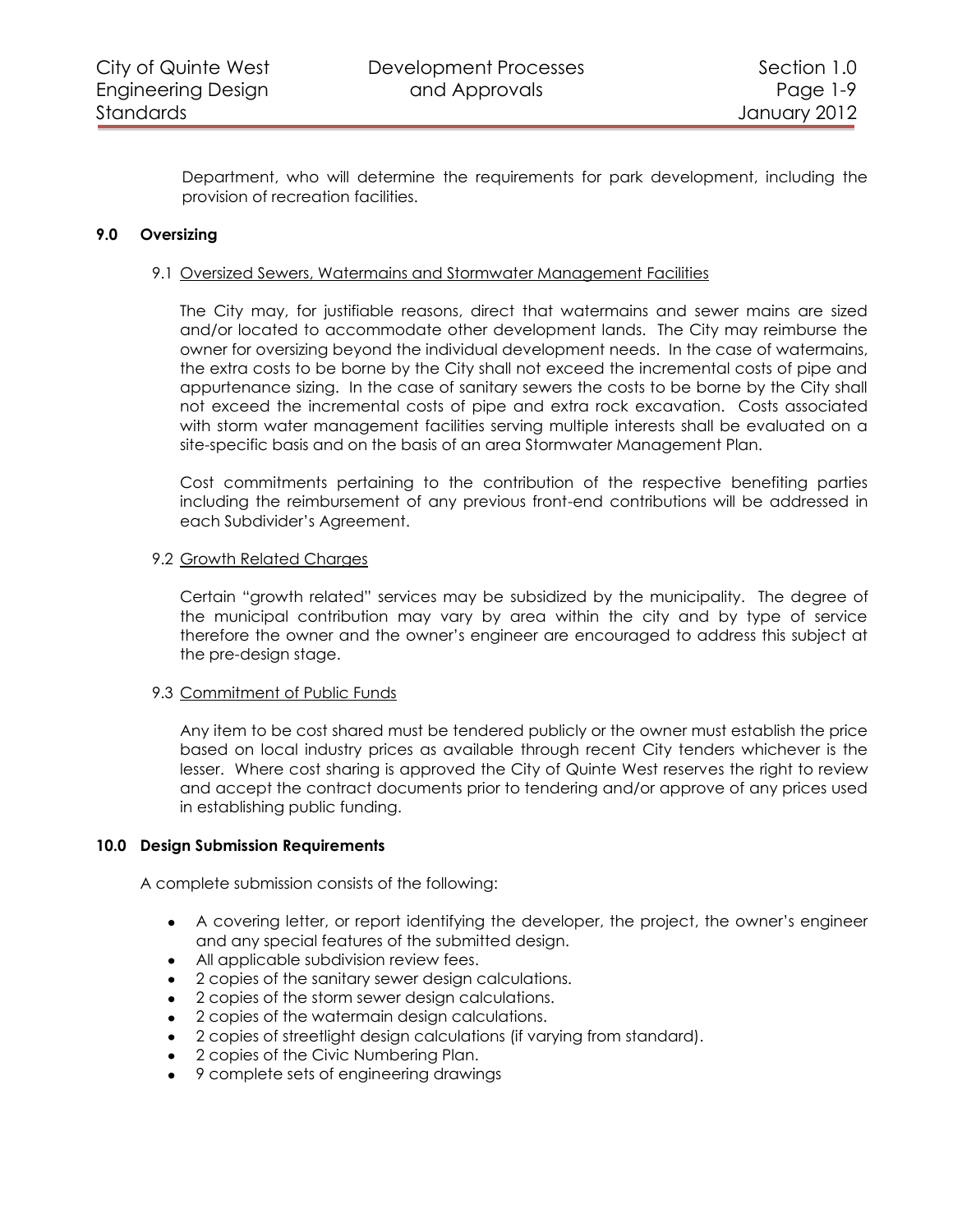- 2 copies of all preliminary plans of survey (subdivision plan, first application under Land Titles, reference plans, etc).
- Specifications for non-standard items.
- 2 copies of the traffic impact report (required for subdivisions impacting on arterial roads or as required by the Director of Public Works and Environmental Services)
- 3 copies of the stormwater management report (if applicable).
- 2 copies of the environmental impact statement (if applicable).
- 2 copies of the noise studies (if applicable).
- 2 copies of the Geotechnical report.
- 2 copies of any additional study or report which is required to support the design of the works in accordance with the Conditions of Draft Plan Approval.

# **11.0 Subdivision Agreement**

<span id="page-9-0"></span>11.1 General

The developer will be required to enter into a Subdivision Agreement with the Municipality. A standardised form of agreement is used; a copy of which is available from the assigned Planner. The owner's engineer is expected to obtain a copy of the agreement and be fully conversant with its terms as well as the standards contained herein. The owner's engineer shall also be expected to provide and/or co-ordinate the following schedules for inclusion in the Subdivision Agreement.

# *Schedule " " - Description and Cost of Works to be constructed*

Schedule " " - Approved Plans for Works to be constructed

Schedule "" - Lot Grading and Drainage Plans

Schedule " " - Parkland, Fencing, Landscaping and Tree Preservation Requirements (if required)

# <span id="page-9-1"></span>11.2 Schedule – Engineer's Estimate

The Estimated Cost of the Works as prepared by the owner's engineers and approved by the City's Public Works and Environmental Services Department is required to be incorporated into the agreement. The estimate must be supported by a suitable breakdown by estimated quantity and unit price under the following general headings whereby it is assumed that individual unit prices will include provincial sales taxes as they are applicable:

- Roads (to top of base course, surface course and curbing)
- Storm Sewer System (Complete)
- Water Distribution System (Complete)
- Sanitary Sewer System (Complete)  $\bullet$
- Streetlights
- Signs / Barricades  $\bullet$
- Sidewalks (Concrete / Asphalt)  $\bullet$
- Fencing (All types including Noise Attenuation)  $\bullet$
- Boulevard Landscaping (Topsoil and Sod)
- Grading (Excavation and Fill Placement for road construction and those additional areas which may be designated for pre-grading)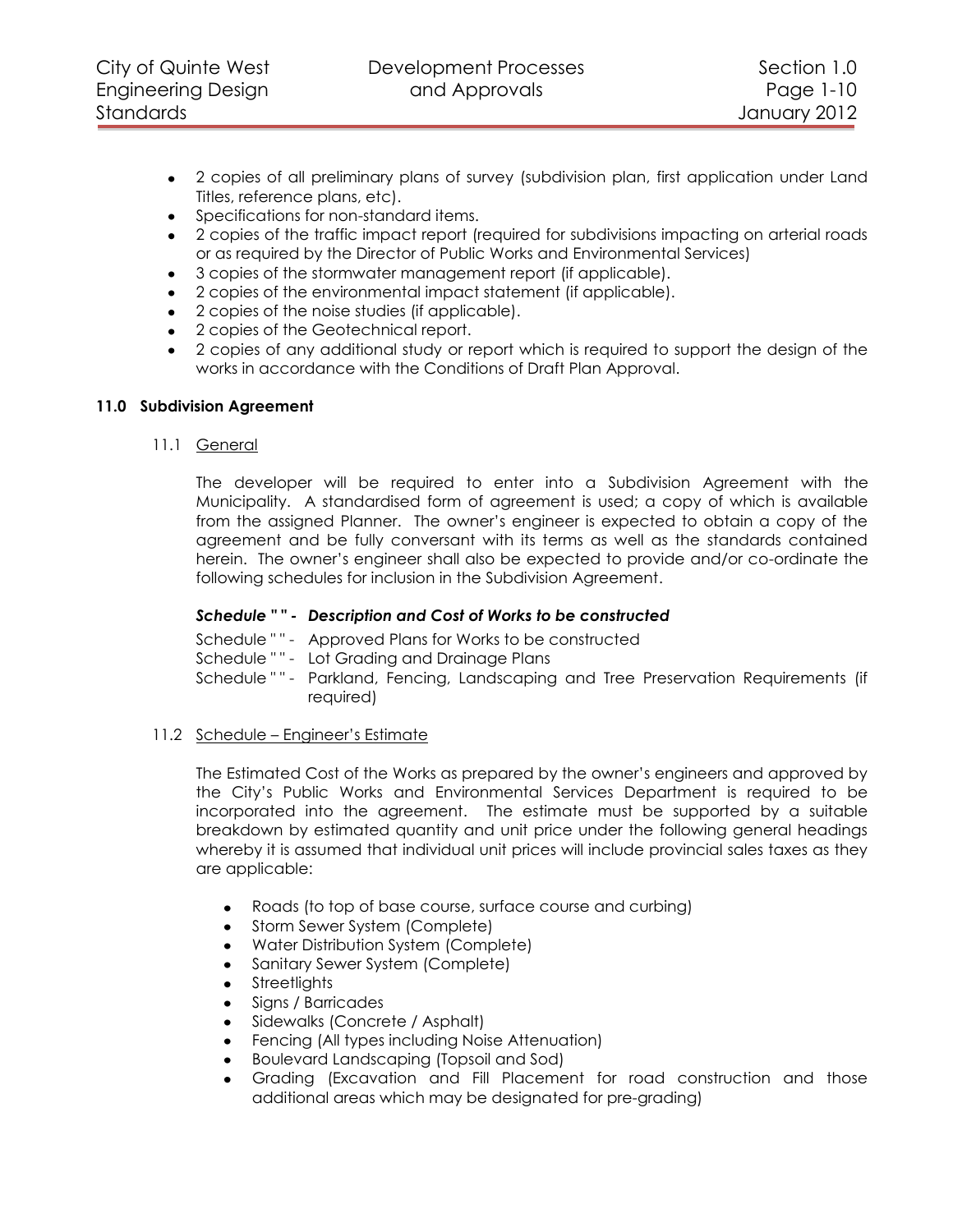- Other Underground Utilities (Electric, Telephone, Cable TV, Gas) justified net costs
- Parkland Improvements
- Tree Planting (If required)
- Engineering & Inspection (7%)  $\bullet$
- Contingencies Allowance (five (5%) percent of the total engineers cost of the works)
- H.S.T. 13%

Should construction of any one phase be unduly deferred the City reserves the right to re-examine the engineer's estimate and request an update based on current construction costs.

<span id="page-10-0"></span>11.3 Schedules – (Approved Plans)

All approved plans for the works to be constructed to be reduced to legal size (8.5"x14") for inclusion in the agreement. The reduced versions are to be photographic reductions of the originals having black lines on a white background. Photocopy reductions are not permitted.

<span id="page-10-1"></span>11.4 Financial Securities

Financial Security in a form satisfactory to the City's Treasurer and Director of Planning and Development Services shall be provided upon execution of the agreement to guarantee satisfactory performance of the work. The amount of financial security shall equal 50% of the cost of the Works plus any other deposit amount as required in the agreement. Securities to the Municipality may be provided on a phase by phase basis as approved by the Municipality. The specific requirements related to release of securities are identified in the Subdivision Agreement.

<span id="page-10-2"></span>11.5 Substantial Completion and Interim Maintenance of the Works

The owner is required to maintain the public works until such time as the City of Quinte West formally accepts the works. Not limiting the generality of the foregoing, the agreement provides for the acceptance of the "works" with the issuance of "certificates" at various stages of construction.

# **12.0 Requirements for Authorization to Commence Work**

<span id="page-10-3"></span>The Owner shall not commence the construction or installation of any of the Works or Utilities in the subdivision without the written permission of the Municipality. In addition to any other requirements contained in all Agreements with the City, no Authorization to Commence Works shall be issued for any of the Works until:

- a) the Plan has received final approval from the Municipality; and
- b) the Plan has been registered; and
- c) the Owner has paid to the Municipality all outstanding municipal charges against the Subdivision Lands or any part thereof; and